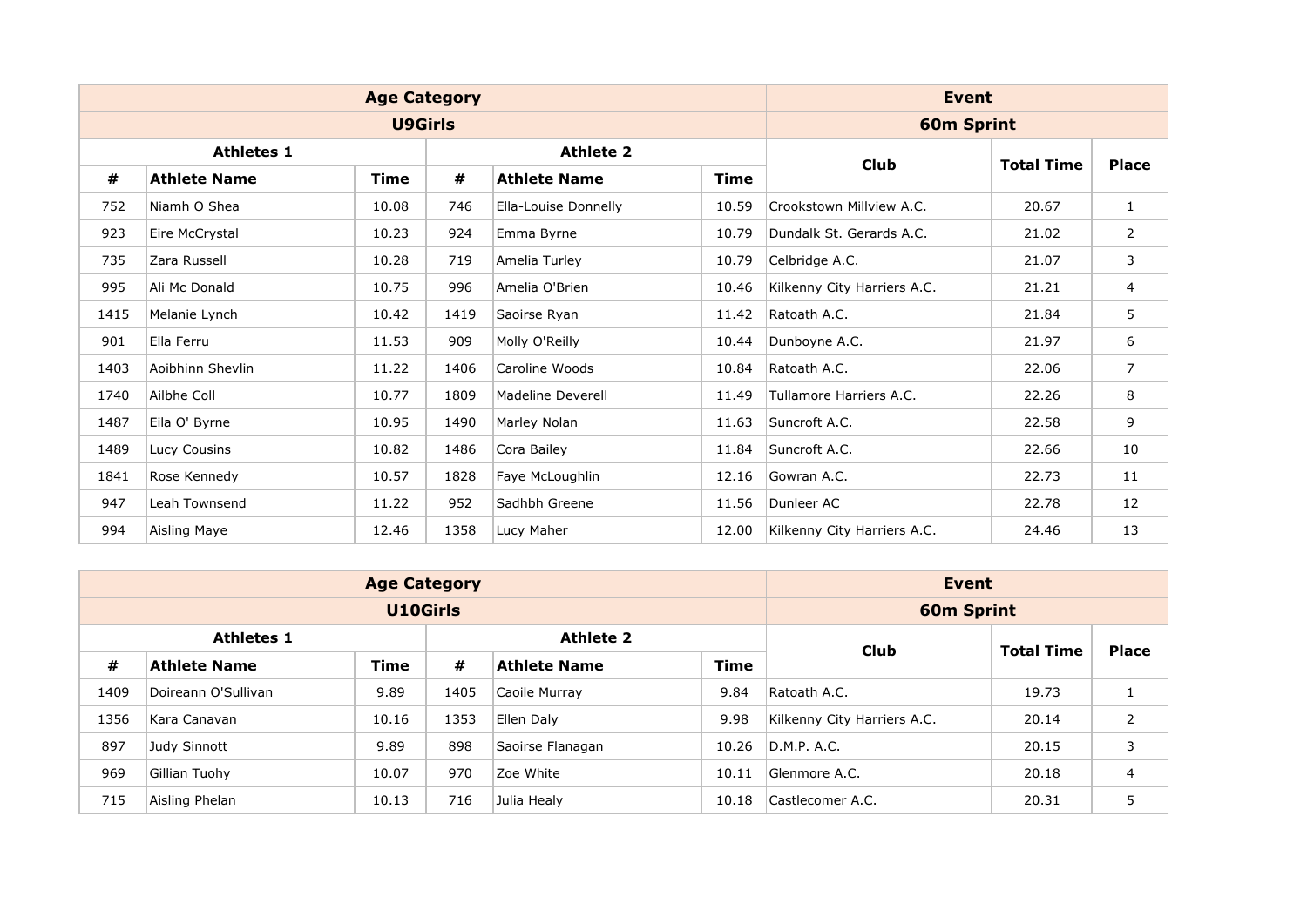| 712  | Ruth Hassey          | 10.20 | 708  | Hazel Breen             | 10.25 | Bree A.C.                   | 20.45 | 6           |
|------|----------------------|-------|------|-------------------------|-------|-----------------------------|-------|-------------|
| 1412 | Lára White           | 10.42 | 1417 | Nicole Doherty          | 10.26 | Ratoath A.C.                | 20.68 | $7^{\circ}$ |
| 1402 | Aoibheann Heffernan  | 10.53 | 1411 | Erin Finn               | 10.35 | Ratoath A.C.                | 20.88 | 8           |
| 1830 | Holly Drennan        | 10.22 | 1821 | Doireann Corr           | 10.69 | Gowran A.C.                 | 20.91 | 9           |
| 750  | Katie Duignan        | 10.94 | 753  | <b>Tuilelaith Mills</b> | 9.97  | Crookstown Millview A.C.    | 20.91 | 10          |
| 922  | Chloe Cheshire       | 10.51 | 915  | Anna Duffy              | 10.50 | Dundalk St. Gerards A.C.    | 21.01 | 11          |
| 1861 | Naiya Semple         | 10.34 | 1860 | Lauren Faulkner         | 10.96 | Ace A.C.                    | 21.30 | 12          |
| 739  | Grace Heeney         | 10.81 | 740  | Hannah McBride          | 10.53 | Clane A.C.                  | 21.34 | 13          |
| 960  | Sinead Delaney       | 10.64 | 959  | Seadhna Murphy          | 10.78 | Edenderry A.C.              | 21.42 | 14          |
| 1741 | Alice Bairead        | 10.98 | 1814 | Ruby McNally            | 10.60 | Tullamore Harriers A.C.     | 21.58 | 15          |
| 961  | Sophie Farrelly      | 10.41 | 956  | Katie Anne Rowan        | 11.29 | Edenderry A.C.              | 21.70 | 16          |
| 1849 | <b>Brook Wrafter</b> | 11.07 | 1852 | Fayth Byrne             | 10.73 | St. Michael's A.C.          | 21.80 | 17          |
| 916  | Anna Kearns          | 10.61 | 931  | Olivia Kissane          | 11.34 | Dundalk St. Gerards A.C.    | 21.95 | 18          |
| 1426 | Elanna Kelly         | 11.64 | 1432 | Lily Brophy             | 10.46 | St. Abbans A.C.             | 22.10 | 19          |
| 1477 | Grace Carey          | 10.91 | 1475 | <b>AOIBHINN BOYLE</b>   | 11.22 | St. Peter's A.C.            | 22.13 | 20          |
| 1378 | Faye Flanagan        | 10.58 | 1379 | Lara Killian            | 11.73 | Le Chéile A.C.              | 22.31 | 21          |
| 1371 | Sinead Cormack       | 10.95 | 1352 | Ellen Cormack           | 11.37 | Kilkenny City Harriers A.C. | 22.32 | 22          |
| 1739 | Adelyn Walsh         | 11.83 | 1813 | Roisin Cotter           | 11.12 | Tullamore Harriers A.C.     | 22.95 | 23          |

|      |                     | <b>Age Category</b> |                   |                     |             | Event                       |       |   |
|------|---------------------|---------------------|-------------------|---------------------|-------------|-----------------------------|-------|---|
|      |                     | U11Girls            |                   |                     |             | <b>60m Sprint</b>           |       |   |
|      | <b>Athletes 1</b>   | Club                | <b>Total Time</b> | <b>Place</b>        |             |                             |       |   |
| #    | <b>Athlete Name</b> | <b>Time</b>         | #                 | <b>Athlete Name</b> | <b>Time</b> |                             |       |   |
| 1444 | Jessica Briody      | 9.40                | 1433              | Aine Keogan         | 9.64        | St. Brigids A.C.            | 19.04 |   |
| 1357 | Kate Maher          | 9.51                | 1359              | Martha Bergin       | 10.19       | Kilkenny City Harriers A.C. | 19.70 | 2 |
| 1867 | Chloe Cooney        | 10.05               | 1868              | Shruti S Prasad     | 9.80        | Ace A.C.                    | 19.85 | 3 |
| 710  | 9.86<br>Lea Bolger  |                     |                   | SophieSinnott       | 10.00       | Bree A.C.                   | 19.86 | 4 |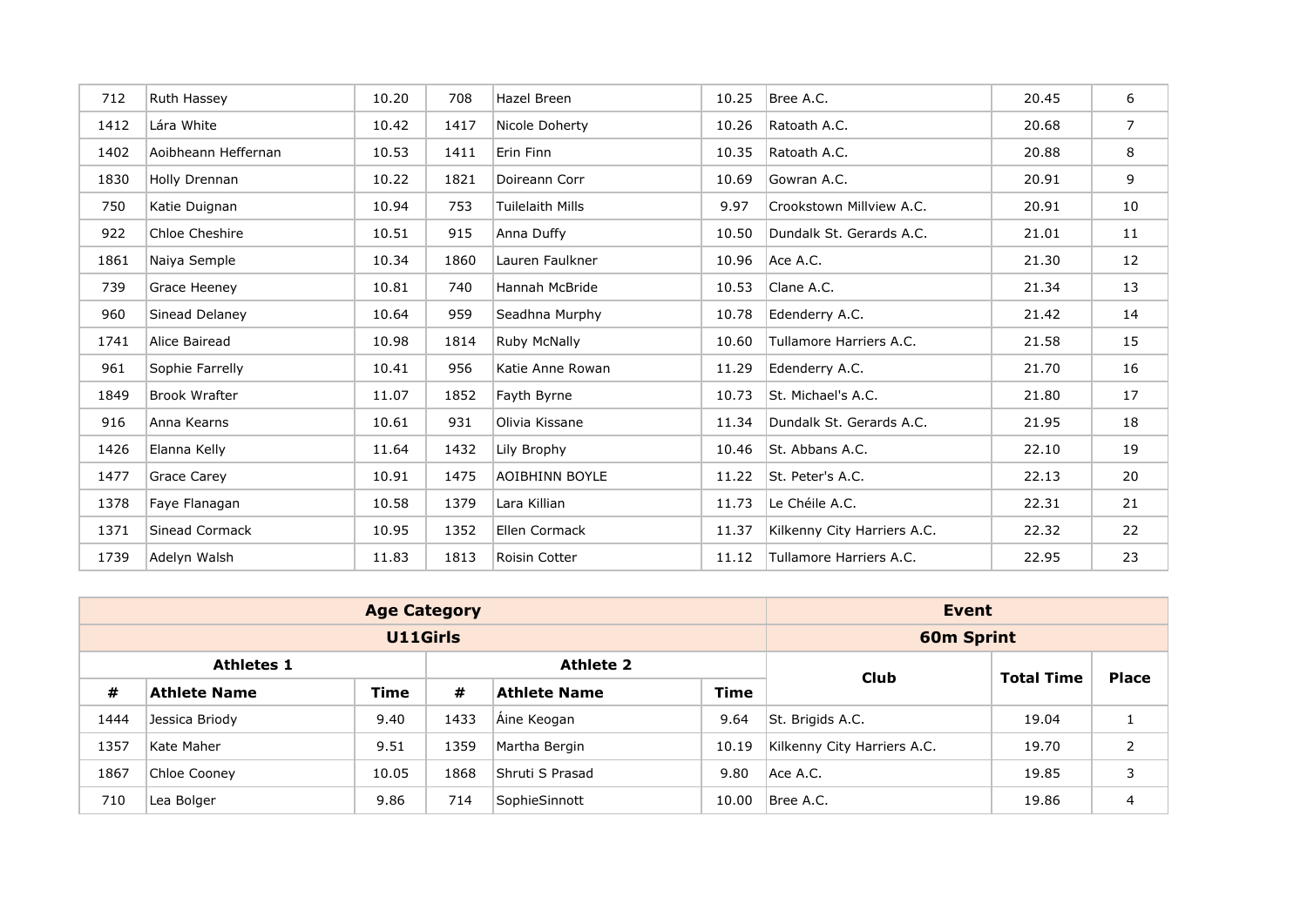| 748  | Eve Wright             | 10.21 | 749  | Georgia Myerscough      | 9.77  | Crookstown Millview A.C.    | 19.98 | 5              |
|------|------------------------|-------|------|-------------------------|-------|-----------------------------|-------|----------------|
| 1401 | Aisling Shevlin        | 9.78  | 1418 | Olivia Ryan             | 10.25 | Ratoath A.C.                | 20.03 | 6              |
| 927  | <b>Hazel Larkin</b>    | 9.96  | 933  | Sadie Murphy            | 10.08 | Dundalk St. Gerards A.C.    | 20.04 | $\overline{7}$ |
| 1812 | Meabh Coll             | 9.61  | 1811 | Martha Keohane          | 10.54 | Tullamore Harriers A.C.     | 20.15 | 8              |
| 1461 | Nathabo Siziba         | 9.89  | 1462 | Ruby Gallagher O'Reilly | 10.32 | St. L. O'Toole A.C.         | 20.21 | 9              |
| 1832 | Kate Hayden            | 9.89  | 1823 | Eilish Keating          | 10.33 | Gowran A.C.                 | 20.22 | 10             |
| 1393 | Eve Dowling            | 10.11 | 1398 | Sarah Cole              | 10.37 | Newbridge A.C.              | 20.48 | 11             |
| 1451 | <b>Emily Connolly</b>  | 10.25 | 1453 | Lily Akintayo           | 10.30 | St. Coca's A.C.             | 20.55 | 12             |
| 1459 | Isobel Edwards         | 10.56 | 1460 | Lucie O Reilly          | 9.99  | St. L. O'Toole A.C.         | 20.55 | 13             |
| 732  | Katie McCarthy         | 10.09 | 729  | Isabelle Heffernan      | 10.60 | Celbridge A.C.              | 20.69 | 14             |
| 702  | Una McElhenny          | 10.60 | 701  | Emma Lalor              | 10.09 | Ashford A.C.                | 20.69 | 15             |
| 1806 | Lily Grennan           | 10.66 | 1742 | Anna McGreal            | 10.11 | Tullamore Harriers A.C.     | 20.77 | 16             |
| 978  | Laila Marshall Baugh   | 10.46 | 975  | Ellen O'Dea             | 10.32 | Kilcoole A.C.               | 20.78 | 17             |
| 955  | Grace Foran            | 9.87  | 957  | Moya Cummins            | 10.94 | Edenderry A.C.              | 20.81 | 18             |
| 1355 | Emma Hogan             | 10.34 | 1354 | Ellen Millea            | 10.59 | Kilkenny City Harriers A.C. | 20.93 | 19             |
| 1807 | Lucy Deverell          | 10.54 | 1802 | Isabele Browne          | 10.41 | Tullamore Harriers A.C.     | 20.95 | 20             |
| 1478 | <b>HANNAH O REILLY</b> | 10.13 | 1479 | Katie Preston           | 11.06 | St. Peter's A.C.            | 21.19 | 21             |
| 1404 | Aoife Skerrett         | 10.59 | 1416 | Mia Ryan                | 11.27 | Ratoath A.C.                | 21.86 | 22             |
| 1803 | Isobel Lawless         | 10.79 | 1808 | Madeleine Macdonnell    | 11.16 | Tullamore Harriers A.C.     | 21.95 | 23             |

|      |                     | <b>Age Category</b> |      |                     |             | Event                               |                   |   |
|------|---------------------|---------------------|------|---------------------|-------------|-------------------------------------|-------------------|---|
|      |                     | U9Girls             |      |                     |             | 300m                                |                   |   |
|      | <b>Athletes 1</b>   |                     |      | <b>Athlete 2</b>    |             | <b>Club</b>                         | <b>Place</b>      |   |
| #    | <b>Athlete Name</b> | <b>Time</b>         | #    | <b>Athlete Name</b> | <b>Time</b> |                                     | <b>Total Time</b> |   |
| 1484 | Anna Dillon         | 0:57.77             | 1488 | Ella Hanlon         |             | $0:56.39$ Suncroft A.C.             | 1:54.16           |   |
| 941  | Dearbhla Leavy      | 0:55.97             | 943  | Ella Meegan         |             | 1:00.84 Dunleer A.C.                | 1:56.81           | 2 |
| 995  | Ali Mc Donald       | 0:58.99             | 996  | Amelia O'Brien      |             | 0:59.03 Kilkenny City Harriers A.C. | 1:58.02           |   |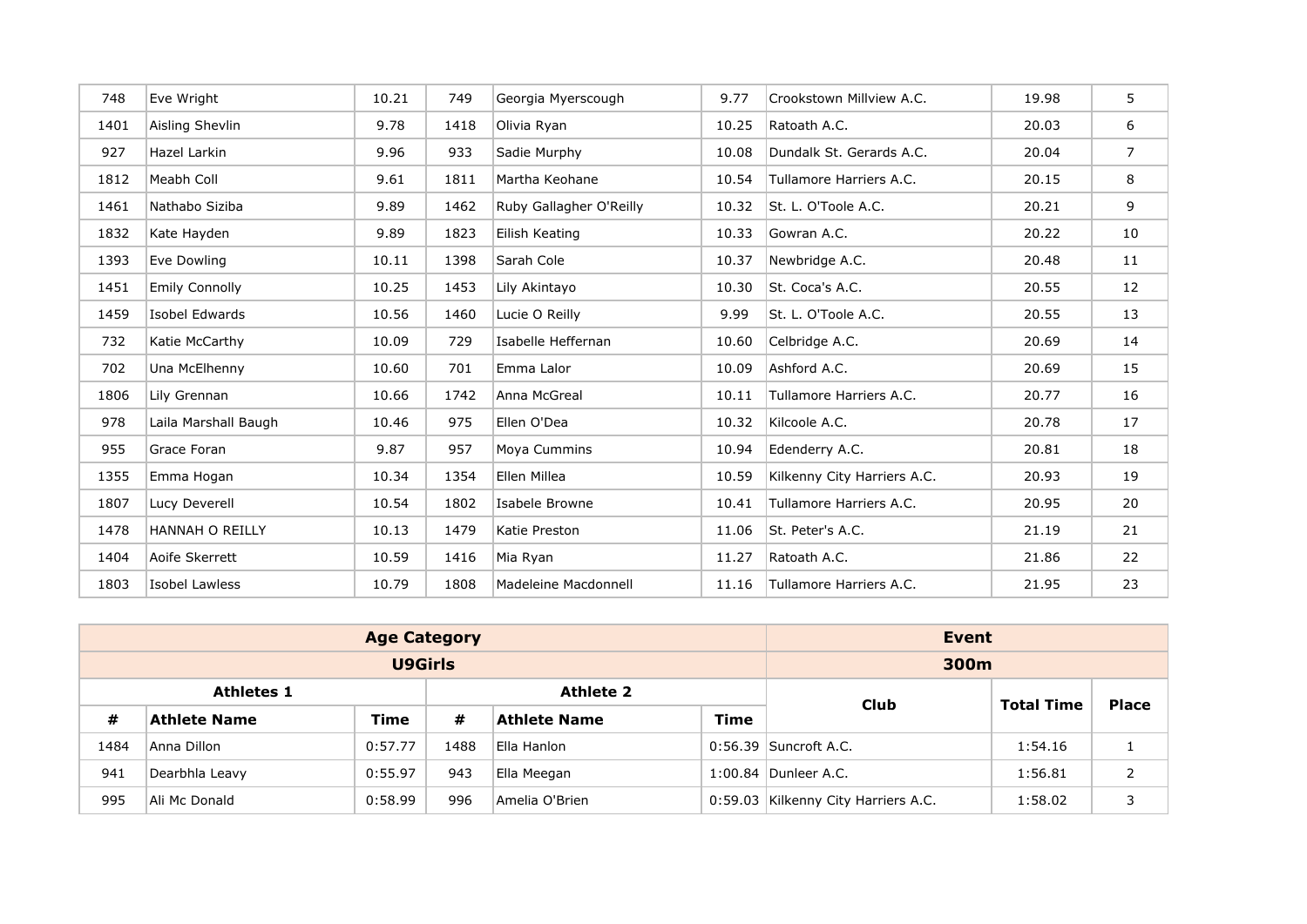| 1406 | Caroline Woods       | 1:00.25 | 1415 | Melanie Lynch   | $0:59.72$ Ratoath A.C.   | 1:59.97 |    |
|------|----------------------|---------|------|-----------------|--------------------------|---------|----|
| 1403 | Aoibhinn Shevlin     | 1:00.93 | 1419 | Saoirse Ryan    | $1:01.50$ Ratoath A.C.   | 2:02.43 | 5  |
| 974  | Daisy Wall           | 1:00.69 | 979  | Neasa Kenny     | $1:01.82$ Kilcoole A.C.  | 2:02.51 | 6  |
| 985  | Emily Walsh          | 1:10.67 | 988  | Kate O Donoghue | 0:59.22 Kildare A.C.     | 2:09.89 |    |
| 718  | Alicia-Sue Gilmartin | 1:09.35 | 721  | Caitriona Dever | $1:02.47$ Celbridge A.C. | 2:11.82 | 8  |
| 759  | Keelin Hetherton     | 1:05.51 | 891  | Lucy Jo McMahon | 1:06.99 Cushinstown A.C. | 2:12.50 | 9  |
| 717  | Aimee Fleming        | 1:12.85 | 726  | Ella Connors    | $1:15.94$ Celbridge A.C. | 2:28.79 | 10 |

|      |                     | <b>Age Category</b> |      |                     |             | Event                               |                   |                |  |
|------|---------------------|---------------------|------|---------------------|-------------|-------------------------------------|-------------------|----------------|--|
|      |                     | U10Girls            |      |                     |             | 500m                                |                   |                |  |
|      | <b>Athletes 1</b>   |                     |      | <b>Athlete 2</b>    |             | Club                                | <b>Total Time</b> |                |  |
| #    | <b>Athlete Name</b> | <b>Time</b>         | #    | <b>Athlete Name</b> | <b>Time</b> |                                     |                   | <b>Place</b>   |  |
| 970  | Zoe White           | 1:40.27             | 969  | Gillian Tuohy       |             | 1:42.35 Glenmore A.C.               | 3:22.62           |                |  |
| 1353 | Ellen Daly          | 1:40.75             | 1356 | Kara Canavan        |             | 1:42.67 Kilkenny City Harriers A.C. | 3:23.42           | $\overline{2}$ |  |
| 1417 | Nicole Doherty      | 1:45.08             | 1410 | Emily Gannon        |             | 1:48.56 Ratoath A.C.                | 3:33.64           | 3              |  |
| 1449 | Caoimhe Flood       | 1:40.54             | 1450 | Dearbhla Nolan      |             | 1:54.79 St. Coca's A.C.             | 3:35.33           | $\overline{4}$ |  |
| 1352 | Ellen Cormack       | 1:51.42             | 1371 | Sinead Cormack      |             | 1:44.97 Kilkenny City Harriers A.C. | 3:36.39           | 5              |  |
| 915  | Anna Duffy          | 1:49.10             | 922  | Chloe Cheshire      |             | 1:47.84 Dundalk St. Gerards A.C.    | 3:36.94           | 6              |  |
| 1411 | Erin Finn           | 1:43.23             | 1414 | Megan Lane          |             | 1:54.07 Ratoath A.C.                | 3:37.30           | $\overline{7}$ |  |
| 740  | Hannah McBride      | 1:48.98             | 744  | Sophie Heffernan    |             | 1:53.97 Clane A.C.                  | 3:42.95           | 8              |  |
| 971  | Aoife Wall          | 1:52.00             | 981  | Siofra O'Farrell    |             | 1:56.89 Kilcoole A.C.               | 3:48.89           | 9              |  |
| 1860 | Lauren Faulkner     | 2:05.19             | 1861 | Naiya Semple        |             | 1:46.89 Ace A.C.                    | 3:52.08           | 10             |  |
| 1741 | Alice Bairead       | 1:52.04             | 1814 | Ruby McNally        |             | 2:01.47 Tullamore Harriers A.C.     | 3:53.51           | 11             |  |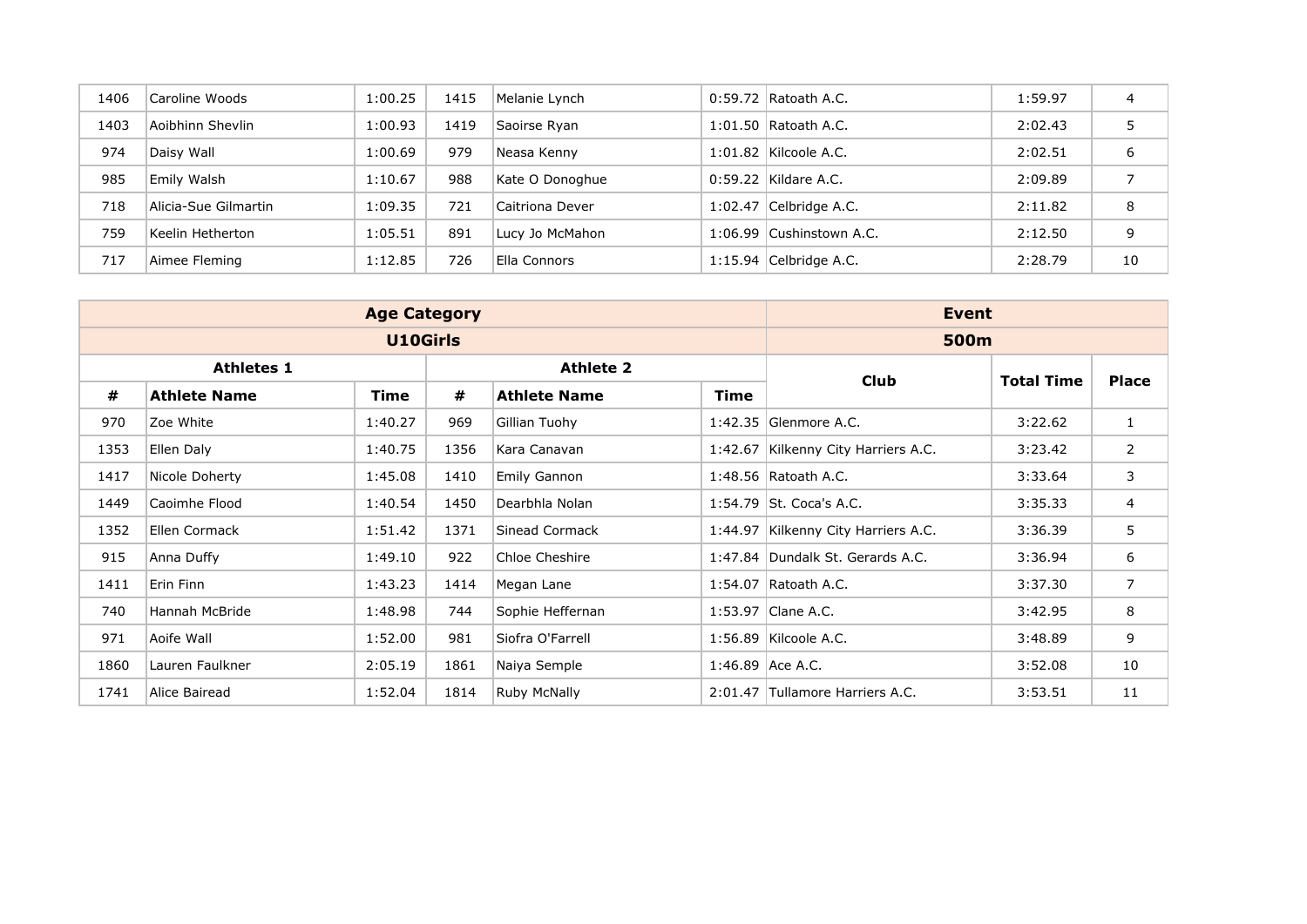|      |                         | <b>Age Category</b> |      |                       |             | <b>Event</b>                        |                   |                |
|------|-------------------------|---------------------|------|-----------------------|-------------|-------------------------------------|-------------------|----------------|
|      |                         | <b>U11Girls</b>     |      |                       |             | 600m                                |                   |                |
|      | <b>Athletes 1</b>       |                     |      | <b>Athlete 2</b>      |             | <b>Club</b>                         | <b>Total Time</b> | <b>Place</b>   |
| #    | <b>Athlete Name</b>     | Time                | #    | <b>Athlete Name</b>   | <b>Time</b> |                                     |                   |                |
| 1357 | Kate Maher              | 2:00.82             | 1359 | Martha Bergin         |             | 2:06.10 Kilkenny City Harriers A.C. | 4:06.92           | $\mathbf{1}$   |
| 1401 | Aisling Shevlin         | 2:05.68             | 1418 | Olivia Ryan           |             | 2:02.76 Rathoath A.C.               | 4:08.44           | 2              |
| 1866 | Carla Nugent            | 2:15.65             | 1867 | Chloe Cooney          |             | 1:56.12 Ace A.C.                    | 4:11.77           | 3              |
| 1393 | Eve Dowling             | 2:05.03             | 1392 | Eabha Brennan         |             | $2:08.30$ Newbridge A.C.            | 4:13.33           | 4              |
| 1737 | Moya O'shea             | 2:07.57             | 1735 | Katie O'Shea          |             | 2:07.39 Thomastown A.C.             | 4:14.96           | 5              |
| 905  | Isabelle Dolan          | 2:09.26             | 904  | Holly Ryan            |             | 2:11.31 Dunboyne A.C.               | 4:20.57           | 6              |
| 1452 | Juliet Olivier          | 2:04.35             | 1434 | <b>Emily Geraghty</b> |             | 2:19.43 St. Coca's A.C.             | 4:23.78           | $\overline{7}$ |
| 702  | Una McElhenny           | 2:21.56             | 701  | Emma Lalor            |             | 2:05.19 Ashford A.C.                | 4:26.75           | 8              |
| 933  | Sadie Murphy            | 2:01.26             | 929  | Lily McClean          |             | 2:27.50 Dundalk St. Gerards A.C.    | 4:28.76           | 9              |
| 978  | Laila Marshall Baugh    | 2:08.44             | 975  | Ellen O'Dea           |             | 2:20.90 Kilcoole A.C.               | 4:29.34           | 10             |
| 1462 | Ruby Gallagher O'Reilly | 2:06.26             | 1461 | Nathabo Siziba        |             | 2:24.85 St. L. O'Toole A.C.         | 4:31.11           | 11             |
| 722  | Chloe Connors           | 2:25.84             | 732  | Katie McCarthy        |             | 2:07.58 Celbridge A.C.              | 4:33.42           | 12             |
| 1827 | Eve Doyle               | 2:15.10             | 1832 | Kate Hayden           |             | 2:19.21 Gowran A.C.                 | 4:34.31           | 13             |
| 1447 | Aisling Nolan           | 2:19.47             | 1448 | Aoibhin Beggan        |             | 2:19.33 St. Coca's A.C.             | 4:38.80           | 14             |
| 957  | Moya Cummins            | 2:31.24             | 955  | Grace Foran           |             | $2:10.02$ Edenderry A.C.            | 4:41.26           | 15             |
| 1808 | Madeleine Macdonnell    | 2:18.31             | 1803 | <b>Isobel Lawless</b> |             | 2:23.96 Tullamore Harriers A.C.     | 4:42.27           | 16             |
| 727  | Holly Tipping           | 2:27.20             | 729  | Isabelle Heffernan    |             | 2:17.09 Celbridge A.C.              | 4:44.29           | 17             |
| 962  | Bella Rose Gleeson      | 2:21.64             | 963  | Lizzy Oduwole         |             | 2:30.32 Eire Og Corra Choill A.C.   | 4:51.96           | 18             |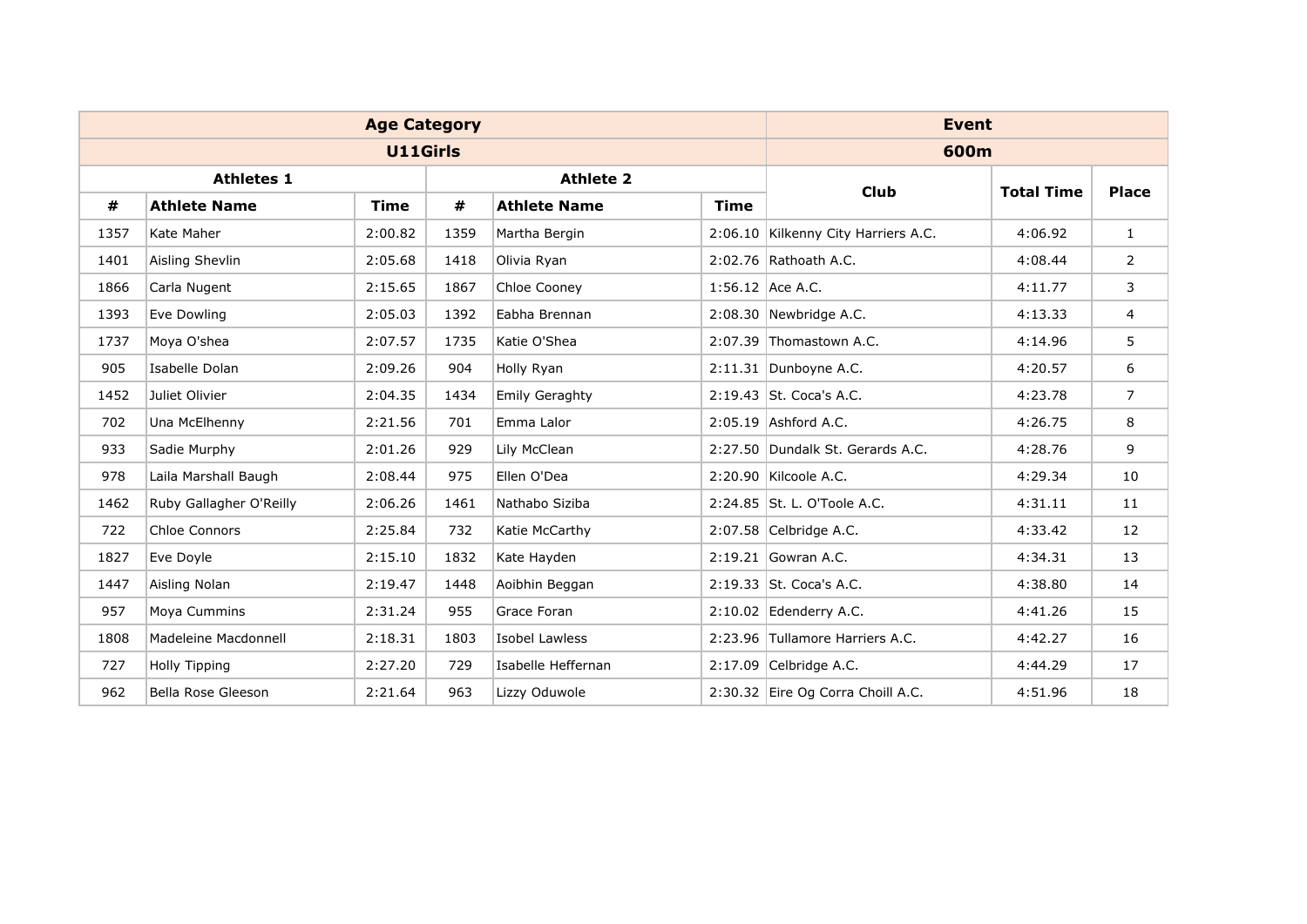|      |                        | <b>Age Category</b> |      |                      |             | Event                   |                   |                |  |
|------|------------------------|---------------------|------|----------------------|-------------|-------------------------|-------------------|----------------|--|
|      |                        | <b>U9Boys</b>       |      |                      |             | 60m Sprint              |                   |                |  |
|      | <b>Athletes 1</b>      |                     |      | <b>Athlete 2</b>     |             | Club                    | <b>Total Time</b> |                |  |
| #    | <b>Athlete Name</b>    | Time                | #    | <b>Athlete Name</b>  | <b>Time</b> |                         |                   | <b>Place</b>   |  |
| 913  | Zach Ryan              | 10.45               | 900  | Christian O Sullivan | 9.83        | Dunboyne A.C.           | 20.28             | $\mathbf{1}$   |  |
| 990  | Oisín Conway           | 10.93               | 982  | Cathal Tiernan       | 9.73        | Kildare A.C.            | 20.66             | $\overline{2}$ |  |
| 742  | Ollie O'Neill          | 10.92               | 745  | Tuan Lee             | 10.62       | Clane A.C.              | 21.54             | 3              |  |
| 940  | Darragh Rooney         | 10.26               | 948  | Loughlin Welsh       | 11.34       | Dunleer AC              | 21.60             | 4              |  |
| 1438 | TomJoe McCormack       | 10.96               | 1437 | Kristupas Ruskys     | 10.99       | Ardee & District A.C.   | 21.95             | 5              |  |
| 1445 | Luke Hjert             | 10.50               | 1446 | Noah Mc Grath        | 11.49       | St. Brigids A.C.        | 21.99             | 6              |  |
| 954  | Aaron Dunne            | 11.43               | 958  | Rhys Fabien          | 10.57       | Edenderry A.C.          | 22.00             | $\overline{7}$ |  |
| 1413 | Louis Connolly         | 11.13               | 1407 | Ciaran Pentony       | 11.24       | Ratoath A.C.            | 22.37             | 8              |  |
| 1381 | <b>Blaise Drummond</b> | 11.60               | 1382 | Cathal Donohue       | 11.10       | Mullingar Harriers A.C. | 22.70             | 9              |  |
| 906  | Joe Gormley            | 11.32               | 899  | Jack Scully          | 11.39       | Dunboyne A.C.           | 22.71             | 10             |  |
| 1443 | Aidan Malone           | 12.48               | 1838 | Oren Denieffe        | 12.64       | Gowran A.C.             | 25.12             | 11             |  |

|      |                      | <b>Age Category</b> |                   |                      |             | Event                       |       |   |
|------|----------------------|---------------------|-------------------|----------------------|-------------|-----------------------------|-------|---|
|      |                      | U10Boys             |                   |                      |             | 60m Sprint                  |       |   |
|      | <b>Athletes 1</b>    | Club                | <b>Total Time</b> | <b>Place</b>         |             |                             |       |   |
| #    | <b>Athlete Name</b>  | <b>Time</b>         | #                 | <b>Athlete Name</b>  | <b>Time</b> |                             |       |   |
| 1458 | Ben Nolan            | 9.56                | 1463              | <b>William Myers</b> | 9.31        | St. L. O'Toole A.C.         | 18.87 |   |
| 1361 | Mikey Phelan         | 9.68                | 1366              | Robert Cullen        | 9.61        | Kilkenny City Harriers A.C. | 19.29 | 2 |
| 1363 | Patrick Wall         | 9.74                | 1374              | Tom Henderson        | 10.22       | Kilkenny City Harriers A.C. | 19.96 | 3 |
| 1377 | Alex Callan          | 10.08               | 1376              | Oran Lynch           | 10.30       | Ardee & District A.C.       | 20.38 | 4 |
| 1370 | Shay Molloy<br>10.61 |                     |                   | Thomas Hayes         | 9.82        | Kilkenny City Harriers A.C. | 20.43 | 5 |
| 910  | Sam Eglington        | 10.44               | 907               | John Hanlon          | 10.02       | Dunboyne A.C.               | 20.46 | 6 |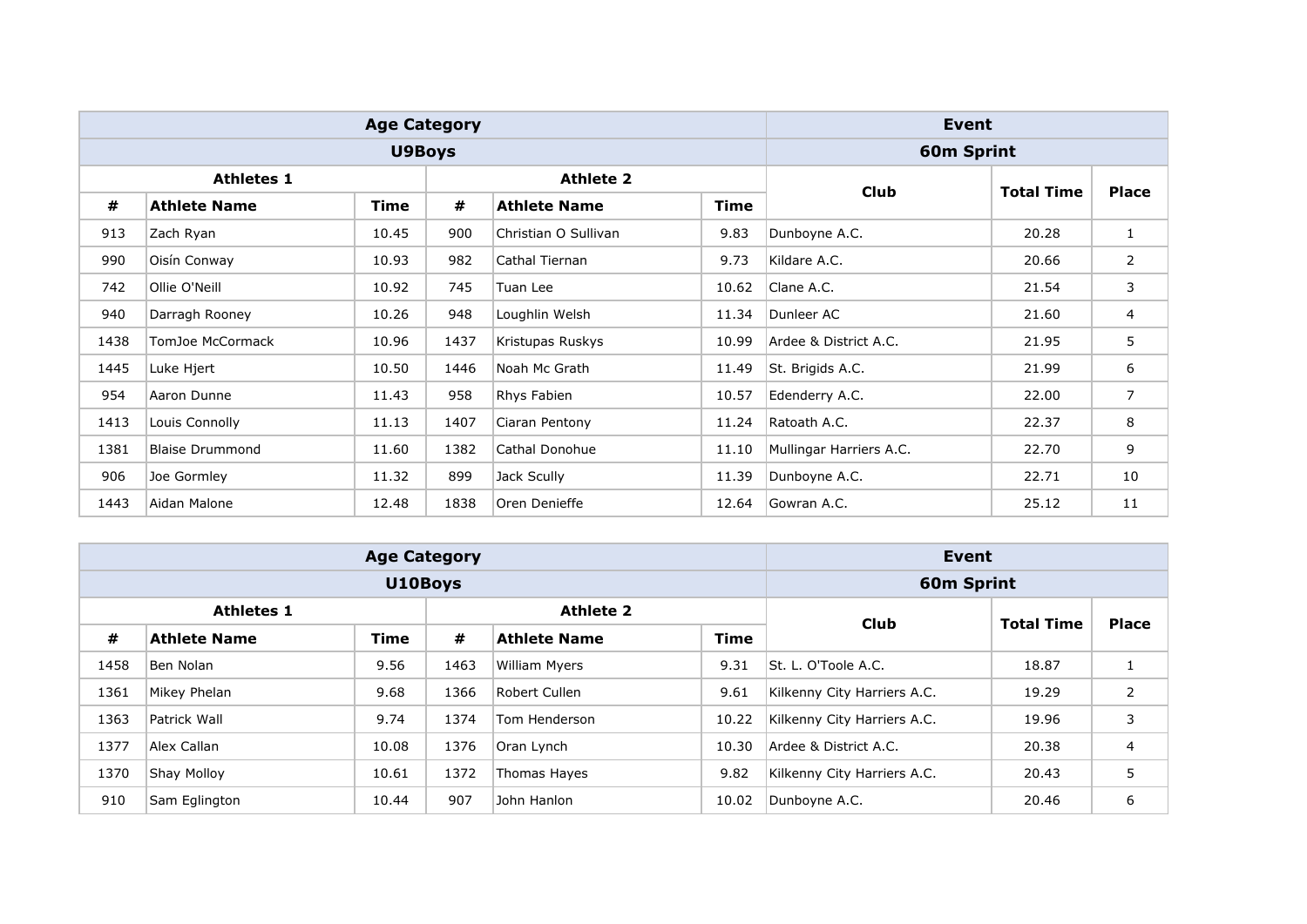| 939  | Cormac Greene    | 10.16 | 951  | Nathan Hurry    | 10.41 | Dunleer AC               | 20.57 |    |
|------|------------------|-------|------|-----------------|-------|--------------------------|-------|----|
| 968  | Sean Grennan     | 10.21 | 967  | Liam Woods      | 10.53 | Ferbane A.C.             | 20.74 | 8  |
| 1380 | Aaron Wallace    | 10.35 | 1383 | Darren Corcoran | 10.41 | Mullingar Harriers A.C.  | 20.76 | 9  |
| 1820 | David Timmins    | 10.13 | 1817 | Dara Leamy      | 10.69 | Gowran A.C.              | 20.82 | 10 |
| 1801 | Darragh Monaghan | 10.40 | 1744 | Daniel Bourke   | 10.99 | Tullamore Harriers A.C.  | 21.39 | 11 |
| 730  | Jack Farrelly    | 10.28 | 724  | Cian Kennedy    | 12.03 | Celbridge A.C.           | 22.31 | 12 |
| 925  | Evan Hearty      | 11.69 | 917  | Ben Eccles      | 10.89 | Dundalk St. Gerards A.C. | 22.58 | 13 |

| <b>Age Category</b> |                     |             |                   |                      |             | <b>Event</b>                |                   |                |  |
|---------------------|---------------------|-------------|-------------------|----------------------|-------------|-----------------------------|-------------------|----------------|--|
|                     |                     | U11Boys     | <b>60m Sprint</b> |                      |             |                             |                   |                |  |
| <b>Athletes 1</b>   |                     |             | <b>Athlete 2</b>  |                      |             | <b>Club</b>                 | <b>Total Time</b> | <b>Place</b>   |  |
| #                   | <b>Athlete Name</b> | <b>Time</b> | #                 | <b>Athlete Name</b>  | <b>Time</b> |                             |                   |                |  |
| 709                 | Jayden Kenny        | 8.97        | 711               | PJ Breen             | 9.41        | Bree A.C.                   | 18.38             | 1              |  |
| 1837                | Odhran Prendergast  | 9.12        | 1842              | <b>Tomas Carroll</b> | 9.33        | Gowran A.C.                 | 18.45             | $\overline{2}$ |  |
| 1464                | Brian Chinda        | 9.32        | 1465              | Cillín Hoey          | 9.14        | St. Michael's A.C.          | 18.46             | 3              |  |
| 1360                | Matais Quaglia      | 8.98        | 1373              | Tiernan O'Brien      | 9.68        | Kilkenny City Harriers A.C. | 18.66             | 4              |  |
| 1423                | Enda Byrne          | 9.67        | 1424              | Paddy O'Neill        | 9.60        | Sliabh Bhuide Rovers A.C.   | 19.27             | 5              |  |
| 1389                | Cillian Hughes      | 9.91        | 1394              | Holden Murphy        | 9.37        | Newbridge A.C.              | 19.28             | 6              |  |
| 983                 | Edward Kavanagh     | 9.30        | 987               | Jonathan Kenny       | 10.12       | Kildare A.C.                | 19.42             | 7              |  |
| 902                 | George Comerford    | 9.89        | 912               | Tom Gormley          | 9.71        | Dunboyne A.C.               | 19.60             | 8              |  |
| 1439                | Aaron Egan          | 9.35        | 1440              | Samuel Whelan        | 10.27       | Bray Runners A.C.           | 19.62             | 9              |  |
| 1469                | Artem Kelly         | 10.22       | 1472              | Elijah Page-Redmond  | 9.46        | St. Pauls A.C.              | 19.68             | 10             |  |
| 950                 | Max Lavery          | 9.90        | 938               | Conor Brennan        | 9.96        | Dunleer AC                  | 19.86             | 11             |  |
| 1485                | Charlie Moylan      | 10.00       | 1491              | Noah Quinn           | 9.88        | Suncroft A.C.               | 19.88             | 12             |  |
| 1743                | Conor Murtagh       | 9.85        | 1805              | Liam York            | 10.29       | Tullamore Harriers A.C.     | 20.14             | 13             |  |
| 1368                | Ronan Treacy        | 10.40       | 1351              | Eamonn Clune         | 9.97        | Kilkenny City Harriers A.C. | 20.37             | 14             |  |
| 935                 | Tom Phillips        | 10.48       | 928               | Liam Bingham         | 10.06       | Dundalk St. Gerards A.C.    | 20.54             | 15             |  |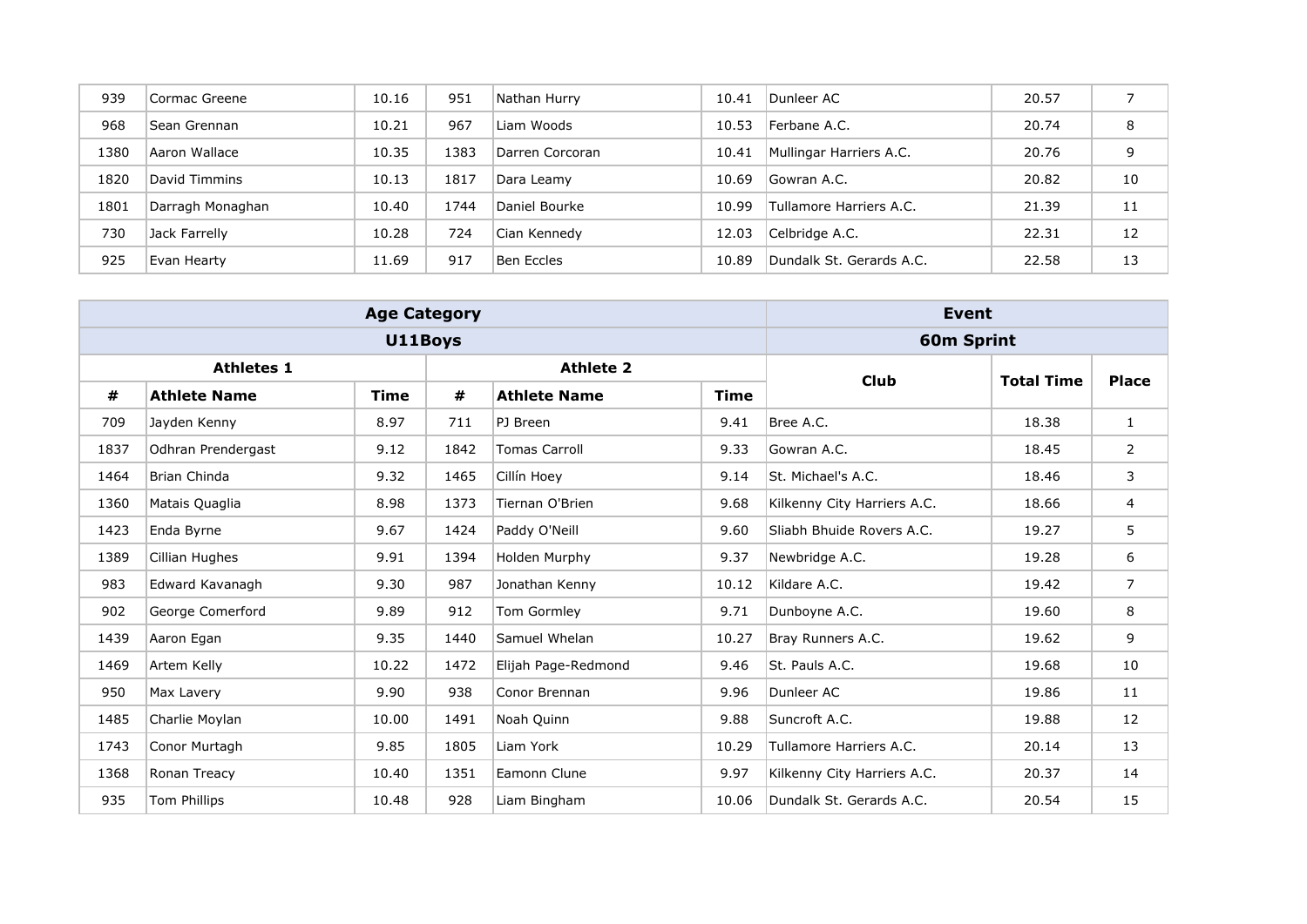| 977  | JP Lynch        | 10.12 | 980  | Samuel Wall   | 10.45 | Kilcoole A.C.               | 20.57 | 16 |
|------|-----------------|-------|------|---------------|-------|-----------------------------|-------|----|
| 1388 | Ben Crampton    | 10.73 | 1391 | Donal Larkin  | 9.94  | Newbridge A.C.              | 20.67 | 17 |
| 1468 | Will Craig      | 10.51 | 1466 | Dylan Yarrow  | 10.35 | St. Michael's A.C.          | 20.86 | 18 |
| 1862 | Cormac Mc Evoy  | 10.20 | 1863 | Daniel Hanley | 10.70 | Ace A.C.                    | 20.90 | 19 |
| 1375 | Tommy Duggan    | 10.52 | 1000 | Dara Donohoe  | 10.50 | Kilkenny City Harriers A.C. | 21.02 | 20 |
| 997  | Charlie Lyons   | 10.08 | 1362 | Paddy Duggan  | 11.32 | Kilkenny City Harriers A.C. | 21.40 | 21 |
| 733  | Sean O'Sullivan | 10.49 | 725  | Darragh Price | 11.03 | Celbridge A.C.              | 21.52 | 22 |

|                   |                        | <b>Age Category</b> | Event            |                     |             |                                     |                   |                |
|-------------------|------------------------|---------------------|------------------|---------------------|-------------|-------------------------------------|-------------------|----------------|
|                   |                        | <b>U9Boys</b>       | 300m             |                     |             |                                     |                   |                |
| <b>Athletes 1</b> |                        |                     | <b>Athlete 2</b> |                     |             | <b>Club</b>                         | <b>Total Time</b> | <b>Place</b>   |
| #                 | <b>Athlete Name</b>    | Time                | #                | <b>Athlete Name</b> | <b>Time</b> |                                     |                   |                |
| 900               | Christian O Sullivan   | 0:53.13             | 913              | Zach Ryan           |             | 0:55.25 Dunboyne A.C.               | 1:48.38           | $\mathbf{1}$   |
| 1427              | James O Mara           | 0:55.55             | 1428             | Johnny McGrath      |             | 0:56.93 St. Abbans A.C.             | 1:52.48           | $\overline{2}$ |
| 972               | Arthur Brunton         | 0:54.84             | 973              | Conor O'Farrell     |             | 1:00.21 Kilcoole A.C.               | 1:55.05           | 3              |
| 894               | Rian Power             | 0:58.01             | 895              | Ross Doyle          |             | 0:57.14 Cushinstown A.C.            | 1:55.15           | 4              |
| 742               | Ollie O'Neill          | 0:59.40             | 745              | Tuan Lee            |             | $0:56.68$ Clane A.C.                | 1:56.08           | 5              |
| 940               | Darragh Rooney         | 0:56.03             | 949              | Lucas Lavery        |             | 1:01.47 Dunleer AC                  | 1:57.50           | 6              |
| 1435              | Harry Breen            | 0:59.13             | 1436             | Jokubas Ruskys      |             | 0:59.08 Ardee & District A.C.       | 1:58.21           | $\overline{7}$ |
| 999               | Daire O'Flaherty       | 1:00.23             | 1365             | Peter Quinn         |             | 0:58.40 Kilkenny City Harriers A.C. | 1:58.63           | 8              |
| 1441              | Aaron Carrigan         | 0:56.78             | 1840             | Rory Treacy         |             | 1:03.97 Gowran A.C.                 | 2:00.75           | 9              |
| 1413              | Louis Connolly         | 0:59.52             | 1421             | Stephen O'Brien     |             | 1:01.47 Ratoath A.C.                | 2:00.99           | 10             |
| 990               | Oisín Conway           | 1:00.65             | 993              | Tim Kinahan         |             | 1:00.78 Kildare A.C.                | 2:01.43           | 11             |
| 1400              | Adam Walsh             | 1:05.31             | 1407             | Ciaran Pentony      |             | 1:03.29 Ratoath A.C.                | 2:08.60           | 12             |
| 1381              | <b>Blaise Drummond</b> | 1:04.13             | 1382             | Cathal Donohue      |             | 1:10.12 Mullingar Harriers A.C.     | 2:14.25           | 13             |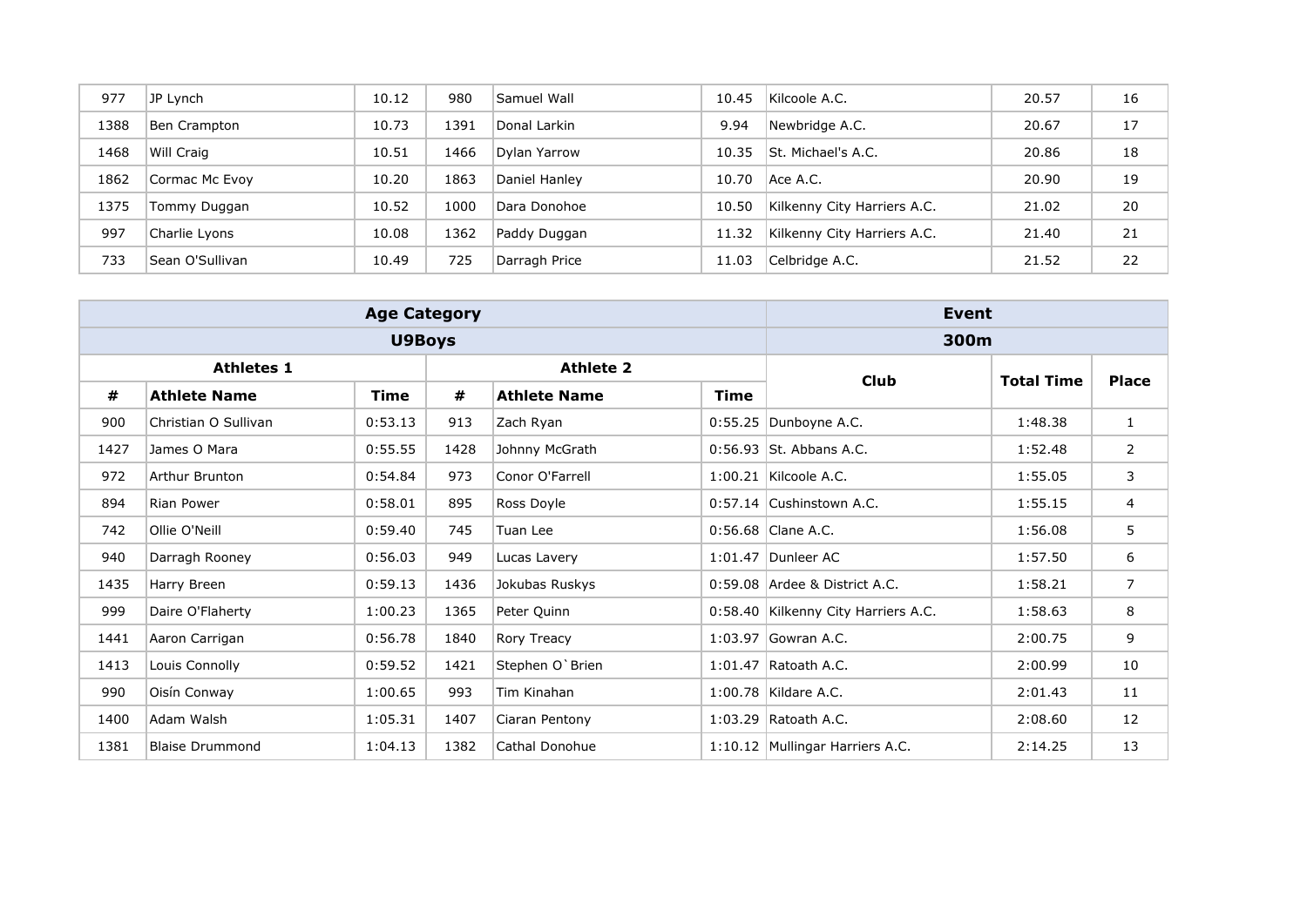|                   |                     | <b>Age Category</b> | Event            |                     |             |                                     |                   |                |
|-------------------|---------------------|---------------------|------------------|---------------------|-------------|-------------------------------------|-------------------|----------------|
|                   |                     | U10Boys             | 500m             |                     |             |                                     |                   |                |
| <b>Athletes 1</b> |                     |                     | <b>Athlete 2</b> |                     |             | <b>Club</b>                         | <b>Total Time</b> |                |
| #                 | <b>Athlete Name</b> | <b>Time</b>         | #                | <b>Athlete Name</b> | <b>Time</b> |                                     |                   | <b>Place</b>   |
| 986               | Fionn Kirby         | 1:34.51             | 989              | Noah Treacy         |             | 1:41.89 Kildare A.C.                | 3:16.40           | $\mathbf{1}$   |
| 1495              | Oisin Giles         | 1:33.18             | 1496             | Sean Clarke         |             | 1:43.86 Tara A.C.                   | 3:17.04           | $\overline{2}$ |
| 1390              | Cormac Byrne        | 1:37.02             | 1396             | Kyle Byrne-Ward     |             | 1:40.02 Newbridge A.C.              | 3:17.04           | 3              |
| 939               | Cormac Greene       | 1:36.09             | 951              | Nathan Hurry        |             | 1:43.33 Dunleer AC                  | 3:19.42           | $\overline{4}$ |
| 1818              | Darragh Carroll     | 1:39.53             | 1826             | Evan Ryan           |             | 1:40.31 Gowran A.C.                 | 3:19.84           | 5              |
| 1376              | Oran Lynch          | 1:40.60             | 1377             | Alex Callan         |             | $1:41.71$ Ardee & District A.C.     | 3:22.31           | 6              |
| 707               | <b>Billy Doyle</b>  | 1:45.55             | 713              | Shane Laffan        |             | 1:37.23 Bree A.C.                   | 3:22.78           | $\overline{7}$ |
| 1380              | Aaron Wallace       | 1:47.11             | 1383             | Darren Corcoran     |             | 1:38.94 Mullingar Harriers A.C.     | 3:26.05           | 8              |
| 998               | Conor Henderson     | 1:49.59             | 1369             | Ryan Farrell        |             | 1:39.71 Kilkenny City Harriers A.C. | 3:29.30           | 9              |
| 966               | Dylan Buckley       | 1:47.06             | 967              | Liam Woods          |             | 1:42.85 Ferbane A.C.                | 3:29.91           | 10             |

|                   |                     | <b>Age Category</b> | Event            |                     |             |                                     |                   |                |
|-------------------|---------------------|---------------------|------------------|---------------------|-------------|-------------------------------------|-------------------|----------------|
|                   |                     | U11Boys             | 600m             |                     |             |                                     |                   |                |
| <b>Athletes 1</b> |                     |                     | <b>Athlete 2</b> |                     |             | <b>Club</b>                         | <b>Total Time</b> | <b>Place</b>   |
| #                 | <b>Athlete Name</b> | <b>Time</b>         | #                | <b>Athlete Name</b> | <b>Time</b> |                                     |                   |                |
| 1367              | Robert Lacey        | 1:51.61             | 1364             | Paul Millea         |             | 1:56.37 Kilkenny City Harriers A.C. | 3:47.98           |                |
| 950               | Max Lavery          | 2:01.23             | 938              | Conor Brennan       |             | 1:51.92 Dunleer AC                  | 3:53.15           | $\overline{2}$ |
| 902               | George Comerford    | 1:56.10             | 912              | Tom Gormley         |             | 2:00.32 Dunboyne A.C.               | 3:56.42           | 3              |
| 1420              | Seán O'Sullivan     | 1:56.22             | 1399             | Adam Forde          |             | $2:00.51$ Ratoath A.C.              | 3:56.73           | $\overline{4}$ |
| 1385              | Liam Mescal         | 2:02.28             | 1386             | Senan Quinn         |             | $1:56.66$ Naas A.C.                 | 3:58.94           | 5              |
| 977               | JP Lynch            | 2:00.37             | 976              | Evan Kenny          |             | 1:59.26 Kilcoole A.C.               | 3:59.63           | 6              |